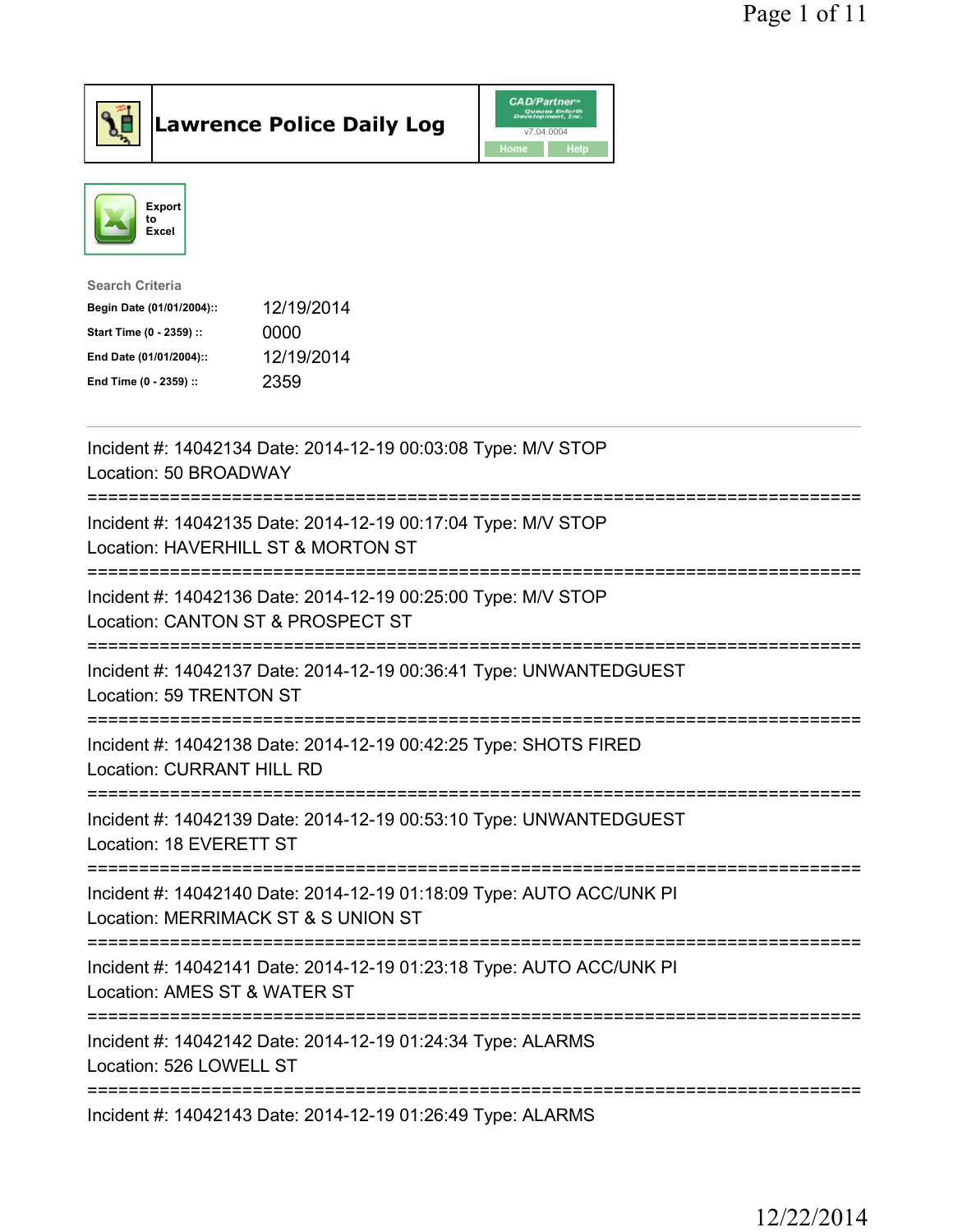Location: 80 BODWELL ST =========================================================================== Incident #: 14042144 Date: 2014-12-19 01:42:46 Type: B&E/PAST Location: 108 WASHINGTON AV =========================================================================== Incident #: 14042145 Date: 2014-12-19 01:47:35 Type: SPECIAL CHECK Location: WASHINGTON WY =========================================================================== Incident #: 14042146 Date: 2014-12-19 01:51:32 Type: SUS PERS/MV Location: 38 MILTON ST =========================================================================== Incident #: 14042147 Date: 2014-12-19 01:52:04 Type: B&E/PAST Location: 110 WACHUSETTS AV =========================================================================== Incident #: 14042148 Date: 2014-12-19 02:14:29 Type: FIGHT Location: 98 FARNHAM ST #1 =========================================================================== Incident #: 14042149 Date: 2014-12-19 06:04:11 Type: ALARMS Location: 483 LOWELL ST =========================================================================== Incident #: 14042150 Date: 2014-12-19 06:19:31 Type: DISTURBANCE Location: 141 AMESBURY ST #105 =========================================================================== Incident #: 14042151 Date: 2014-12-19 06:32:51 Type: MAL DAMAGE Location: 5 KENDRICK ST =========================================================================== Incident #: 14042152 Date: 2014-12-19 06:45:49 Type: RECOV/STOL/MV Location: 56 EXETER ST =========================================================================== Incident #: 14042153 Date: 2014-12-19 07:58:06 Type: M/V STOP Location: CANAL ST & UNION ST =========================================================================== Incident #: 14042154 Date: 2014-12-19 08:03:44 Type: FIGHT Location: 218 PHILLIPS ST =========================================================================== Incident #: 14042155 Date: 2014-12-19 08:40:25 Type: ALARMS Location: 1 RIVERPOINT WY =========================================================================== Incident #: 14042156 Date: 2014-12-19 09:26:46 Type: TRESPASSING Location: 141 AMESBURY ST FL 6TH FL =========================================================================== Incident #: 14042157 Date: 2014-12-19 09:41:03 Type: AUTO ACC/NO PI Location: 110 AMES ST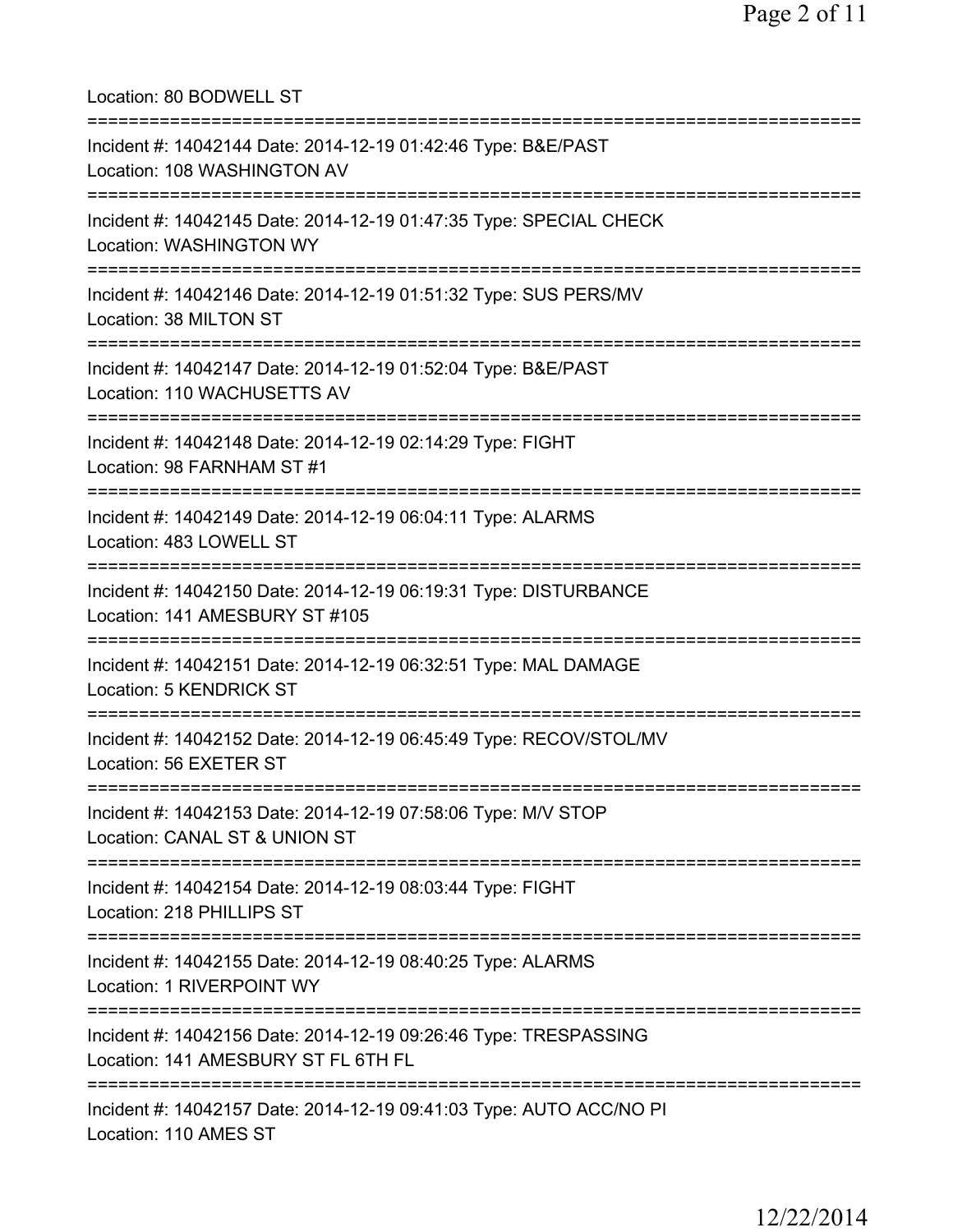| Incident #: 14042158 Date: 2014-12-19 09:50:59 Type: INVESTIGATION<br>Location: JUNE ST & RIVERSIDE DR         |
|----------------------------------------------------------------------------------------------------------------|
| Incident #: 14042159 Date: 2014-12-19 09:52:09 Type: INVESTIGATION<br>Location: 34 CHELMSFORD ST               |
| Incident #: 14042160 Date: 2014-12-19 09:58:50 Type: UNWANTEDGUEST<br>Location: 11 JEFFERSON ST                |
| Incident #: 14042161 Date: 2014-12-19 09:59:14 Type: A&B PAST<br>Location: 282 BROADWAY                        |
| Incident #: 14042162 Date: 2014-12-19 10:08:34 Type: ALARM/BURG<br>Location: 37 CEDAR ST                       |
| Incident #: 14042163 Date: 2014-12-19 10:14:59 Type: KEEP PEACE<br>Location: 49 FOREST ST<br>----------------- |
| Incident #: 14042164 Date: 2014-12-19 10:26:37 Type: ALARM/HOLD<br>Location: 43 BELLEVUE ST                    |
| Incident #: 14042165 Date: 2014-12-19 10:29:53 Type: VIO 209A<br>Location: 21 BOURQUE ST                       |
| Incident #: 14042166 Date: 2014-12-19 10:35:21 Type: EXTRA SURVEIL<br>Location: 280 MERRIMACK ST               |
| Incident #: 14042167 Date: 2014-12-19 10:43:43 Type: ALARM/HOLD<br>Location: 52 AMHERST ST                     |
| Incident #: 14042168 Date: 2014-12-19 10:45:39 Type: ALARM/BURG<br>Location: EL CESAR RESTURANT / 99 ESSEX ST  |
| Incident #: 14042169 Date: 2014-12-19 11:05:21 Type: THREATS<br>Location: 169 HAVERHILL ST                     |
| Incident #: 14042170 Date: 2014-12-19 11:17:06 Type: M/V STOP<br>Location: 260 E HAVERHILL ST                  |
| Incident #: 14042171 Date: 2014-12-19 11:18:30 Type: PARK & WALK<br><b>Location: PARK ST</b>                   |
|                                                                                                                |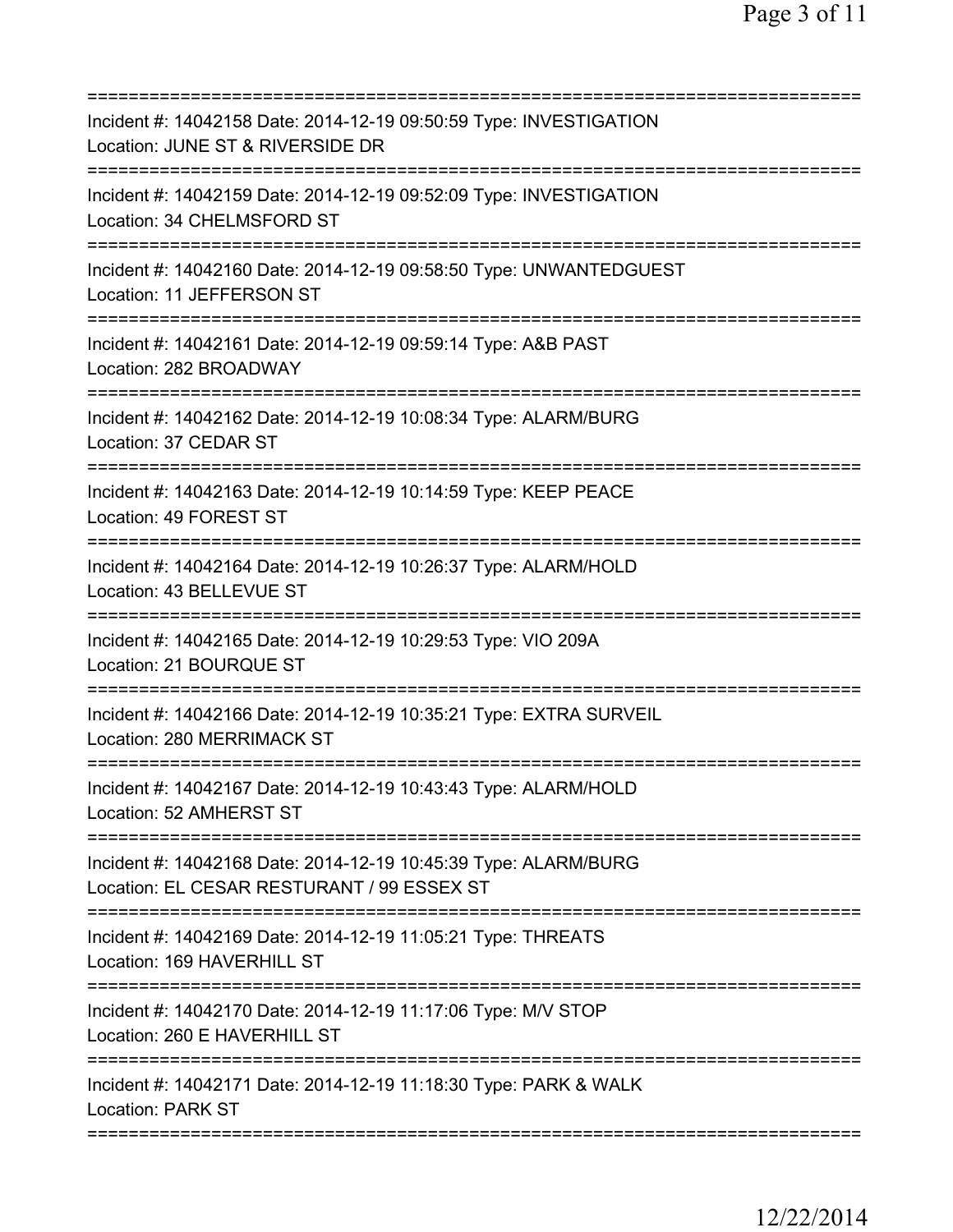Page 4 of 11

| Incident #: 14042172 Date: 2014-12-19 11:23:35 Type: M/V STOP<br>Location: BROADWAY & CEDAR ST                                     |
|------------------------------------------------------------------------------------------------------------------------------------|
| Incident #: 14042173 Date: 2014-12-19 11:33:15 Type: SUS PERS/MV<br><b>Location: KEMPTON CT</b>                                    |
| Incident #: 14042174 Date: 2014-12-19 11:35:21 Type: AUTO ACC/NO PI<br>Location: 159 LAWRENCE ST                                   |
| Incident #: 14042175 Date: 2014-12-19 11:51:51 Type: M/V STOP<br>Location: 600 ESSEX ST                                            |
| Incident #: 14042176 Date: 2014-12-19 12:01:19 Type: M/V STOP<br>Location: 7 BROADWAY                                              |
| =====================<br>Incident #: 14042177 Date: 2014-12-19 12:02:09 Type: SUS PERS/MV<br>Location: CVS PHARMACY / 266 BROADWAY |
| Incident #: 14042178 Date: 2014-12-19 12:03:10 Type: M/V STOP<br>Location: FARRAH FUNERAL HOME / 170 LAWRENCE ST                   |
| Incident #: 14042179 Date: 2014-12-19 12:17:43 Type: PARK & WALK<br><b>Location: BROADWAY</b>                                      |
| Incident #: 14042180 Date: 2014-12-19 12:18:42 Type: DISTURBANCE<br>Location: 16A EXETER ST FL 3RD FL                              |
| Incident #: 14042181 Date: 2014-12-19 12:22:43 Type: SUS PERS/MV<br>Location: PEMBERTON PARK                                       |
| Incident #: 14042182 Date: 2014-12-19 12:25:05 Type: THREATS<br>Location: PARTHUM / null                                           |
| Incident #: 14042183 Date: 2014-12-19 12:29:44 Type: BOMB SCARE<br>Location: WEATHERBEE SCHOOL / 75 NEWTON ST                      |
| Incident #: 14042184 Date: 2014-12-19 12:36:43 Type: EXTRA SURVEIL<br>Location: 300 CANAL ST                                       |
| Incident #: 14042185 Date: 2014-12-19 12:36:47 Type: DOMESTIC/PAST<br>Location: 11 JEFFERSON ST                                    |
| Incident #: 14042186 Date: 2014-12-19 12:37:29 Type: M/V STOP                                                                      |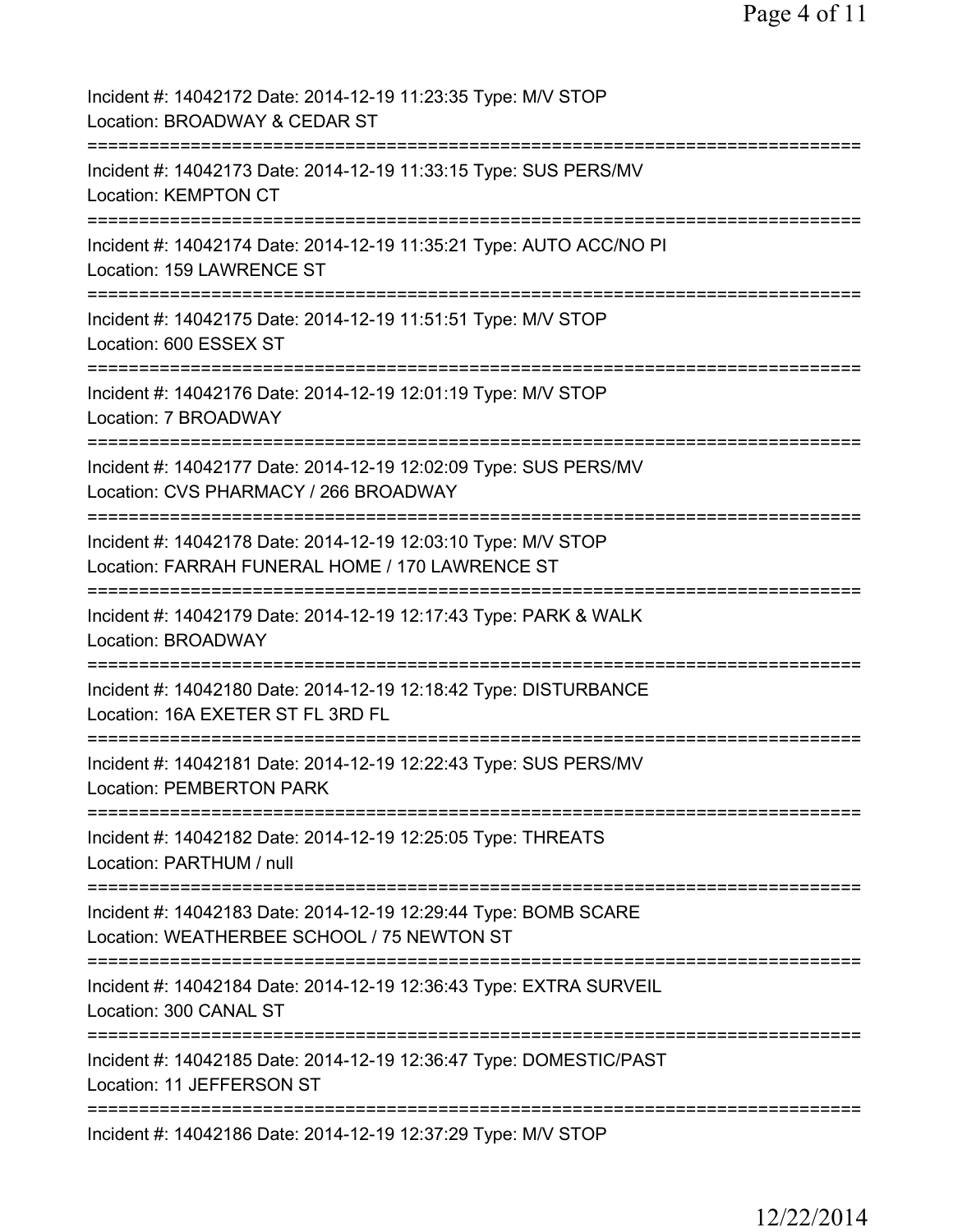Location: NIGHTINGALE CT =========================================================================== Incident #: 14042187 Date: 2014-12-19 12:50:06 Type: ALARM/BURG Location: EL CESAR RESTURANT / 99 ESSEX ST =========================================================================== Incident #: 14042188 Date: 2014-12-19 12:51:57 Type: ALARM/BURG Location: NEW ENGLAND CONF UNITED METHOD / 276 ESSEX ST =========================================================================== Incident #: 14042189 Date: 2014-12-19 12:55:24 Type: SHOPLIFTING Location: 700 ESSEX ST =========================================================================== Incident #: 14042190 Date: 2014-12-19 12:59:51 Type: ASSIST FIRE Location: 46 BEACON AV =========================================================================== Incident #: 14042191 Date: 2014-12-19 13:02:34 Type: RECOV/STOL/MV Location: 628 LOWELL ST =========================================================================== Incident #: 14042192 Date: 2014-12-19 13:04:29 Type: MV/BLOCKING Location: HENNESSEY SCHOOL / 122 HANCOCK ST =========================================================================== Incident #: 14042193 Date: 2014-12-19 13:06:16 Type: THREATS Location: 268 PARK ST =========================================================================== Incident #: 14042194 Date: 2014-12-19 13:26:51 Type: AUTO ACC/NO PI Location: ESSEX ST & FRANKLIN ST =========================================================================== Incident #: 14042195 Date: 2014-12-19 13:38:24 Type: AUTO ACC/NO PI Location: 200 COMMON ST =========================================================================== Incident #: 14042196 Date: 2014-12-19 13:44:20 Type: B&E/DWELL/AT Location: 28 FLORENCE AV FL 1 =========================================================================== Incident #: 14042197 Date: 2014-12-19 13:48:08 Type: MAN DOWN Location: 15 LAWRENCE ST =========================================================================== Incident #: 14042198 Date: 2014-12-19 14:00:32 Type: M/V STOP Location: 41 MORTON ST =========================================================================== Incident #: 14042199 Date: 2014-12-19 14:04:55 Type: M/V STOP Location: HAVEHILL & WEST =========================================================================== Incident #: 14042200 Date: 2014-12-19 14:07:57 Type: RECOV/STOL/MV Location: 382 ELM ST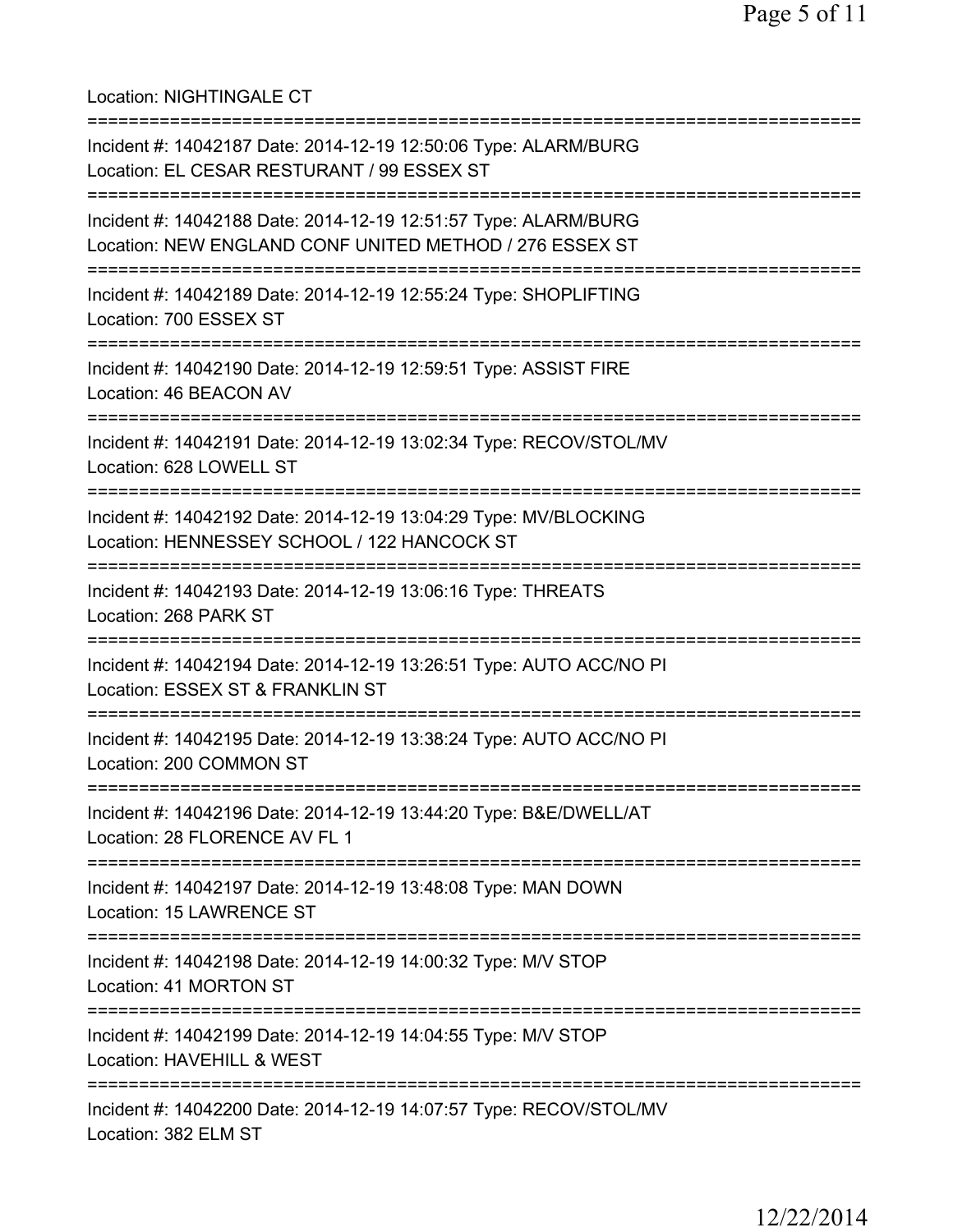| Incident #: 14042201 Date: 2014-12-19 14:16:22 Type: M/V STOP<br>Location: 91 EVERETT ST                                           |
|------------------------------------------------------------------------------------------------------------------------------------|
| Incident #: 14042203 Date: 2014-12-19 14:17:31 Type: DOMESTIC/PAST<br>Location: 12 TENNEY ST #E                                    |
| Incident #: 14042202 Date: 2014-12-19 14:17:47 Type: B&E/PAST<br>Location: 273 ANDOVER ST #9                                       |
| Incident #: 14042204 Date: 2014-12-19 14:19:59 Type: M/V STOP<br>Location: EVERETT ST                                              |
| Incident #: 14042205 Date: 2014-12-19 14:24:57 Type: SUS PERS/MV<br>Location: 7 HOLT ST                                            |
| ==============================<br>Incident #: 14042206 Date: 2014-12-19 14:34:25 Type: M/V STOP<br>Location: EATON ST & EVERETT ST |
| Incident #: 14042207 Date: 2014-12-19 15:00:55 Type: STOLEN PROP<br>Location: 193 HOWARD ST                                        |
| Incident #: 14042208 Date: 2014-12-19 15:01:26 Type: DOMESTIC/PROG<br>Location: 251 ANDOVER ST                                     |
| Incident #: 14042209 Date: 2014-12-19 15:09:01 Type: DISTURBANCE<br>Location: 592 S UNION ST                                       |
| Incident #: 14042210 Date: 2014-12-19 15:12:44 Type: PARK & WALK<br><b>Location: BROADWAY</b>                                      |
| Incident #: 14042211 Date: 2014-12-19 15:25:08 Type: 209A/SERVE<br>Location: 47 S BOWDOIN ST                                       |
| Incident #: 14042212 Date: 2014-12-19 15:28:55 Type: TRESPASSING<br>Location: MARKET BASKET / 700 ESSEX ST                         |
| Incident #: 14042213 Date: 2014-12-19 15:34:54 Type: M/V STOP<br>Location: HAVERHILL ST & WEST ST                                  |
| Incident #: 14042214 Date: 2014-12-19 15:36:02 Type: PARK & WALK<br><b>Location: S BROADWAY</b>                                    |
|                                                                                                                                    |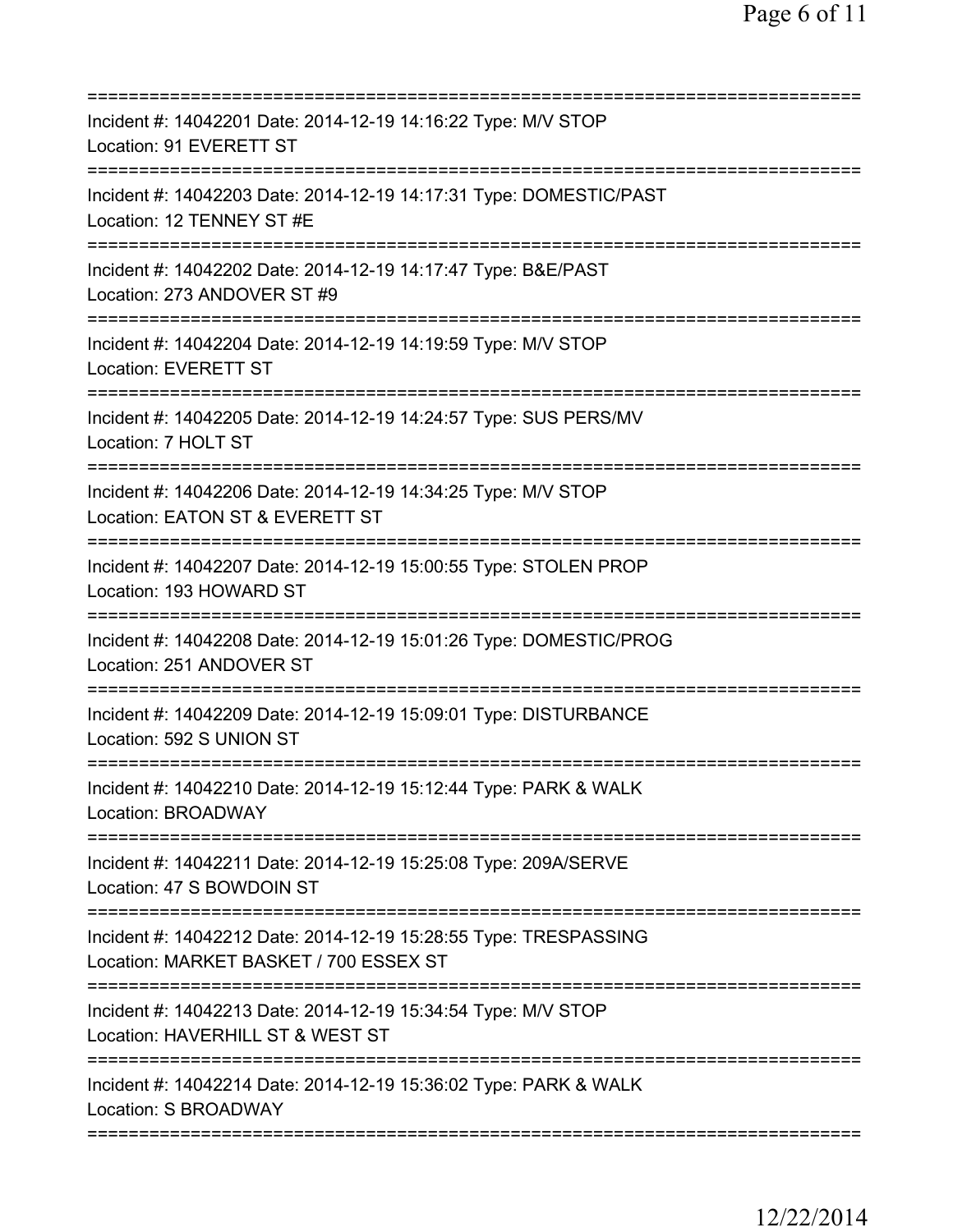| Incident #: 14042215 Date: 2014-12-19 15:37:23 Type: WARRANT SERVE<br>Location: 54 SAUNDERS ST FL 1 |
|-----------------------------------------------------------------------------------------------------|
| Incident #: 14042216 Date: 2014-12-19 15:41:57 Type: M/V STOP<br>Location: BROADWAY & LOWELL ST     |
| Incident #: 14042217 Date: 2014-12-19 15:45:15 Type: SPECIAL CHECK<br>Location: 615 S UNION ST      |
| Incident #: 14042218 Date: 2014-12-19 15:46:58 Type: DRUG VIO<br>Location: 222 ESSEX ST             |
| Incident #: 14042219 Date: 2014-12-19 15:51:06 Type: DOMESTIC/PROG<br>Location: 48 MELVIN ST #9-17  |
| Incident #: 14042220 Date: 2014-12-19 15:58:08 Type: LOCKOUT<br>Location: 71 N PARISH RD            |
| Incident #: 14042221 Date: 2014-12-19 16:05:07 Type: A&B PAST<br>Location: 6 CAMELLA TEOLI WY       |
| Incident #: 14042222 Date: 2014-12-19 16:08:22 Type: DOMESTIC/PROG<br>Location: 200 CYPRESS AV      |
| Incident #: 14042223 Date: 2014-12-19 16:10:25 Type: HIT & RUN M/V<br>Location: 212 HOWARD ST       |
| Incident #: 14042224 Date: 2014-12-19 16:19:10 Type: LOST PROPERTY<br>Location: 70 N PARISH RD      |
| Incident #: 14042225 Date: 2014-12-19 16:21:07 Type: M/V STOP<br>Location: ANDOVER ST & WINTHROP AV |
| Incident #: 14042226 Date: 2014-12-19 16:29:58 Type: DRUG VIO<br>Location: FRANKLIN ST & TREMONT ST |
| Incident #: 14042227 Date: 2014-12-19 16:38:33 Type: B&E/MV/PAST<br>Location: 32 EXCHANGE ST        |
| Incident #: 14042228 Date: 2014-12-19 16:39:48 Type: DISTURBANCE<br>Location: 34 NEWTON ST FL 2     |
| Incident #: 14042229 Date: 2014-12-19 17:01:52 Type: UNWANTEDGUEST                                  |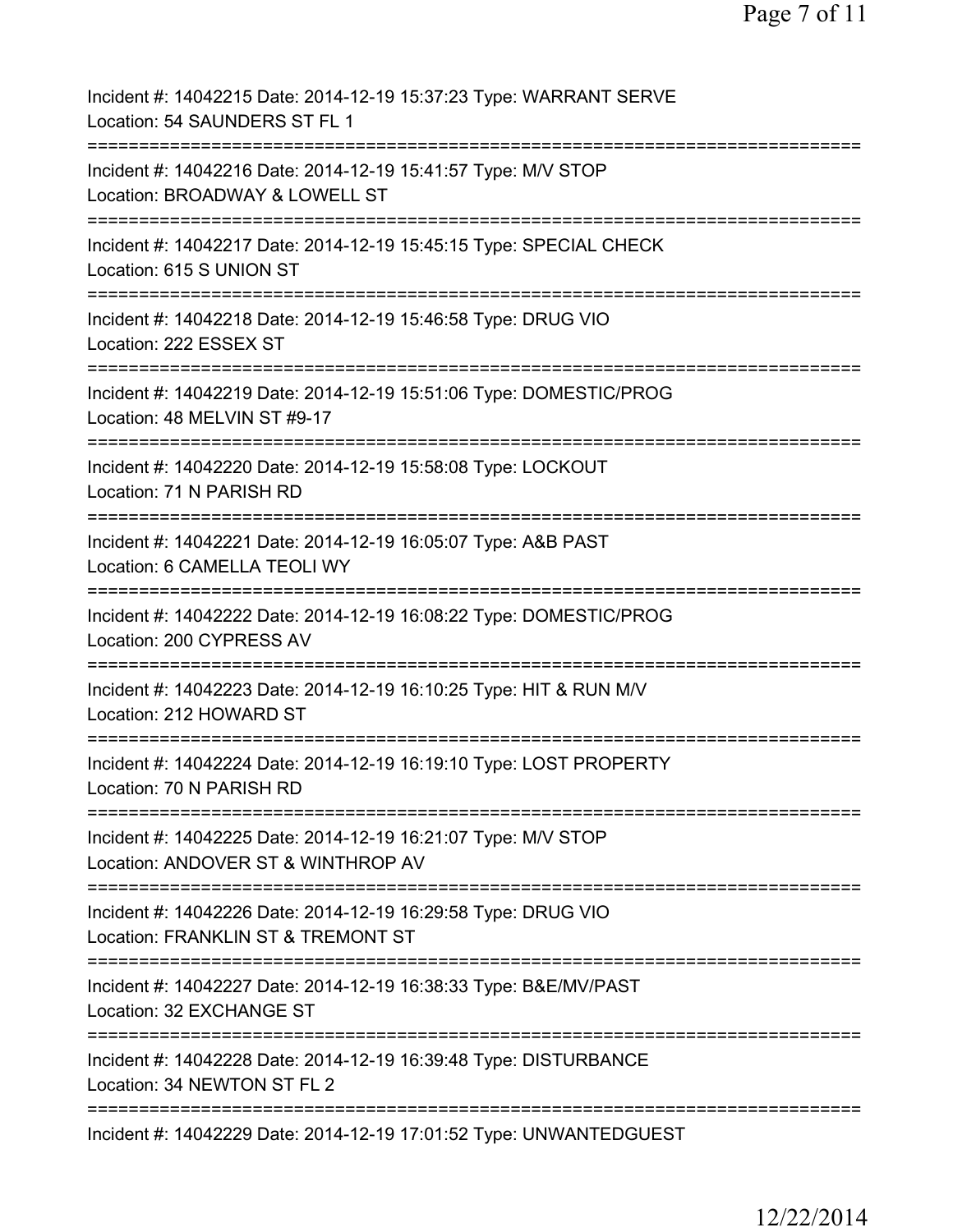Location: 11 N PARISH RD =========================================================================== Incident #: 14042230 Date: 2014-12-19 17:22:25 Type: SHOPLIFTING Location: SUPER LIQUORS / 35 S BROADWAY =========================================================================== Incident #: 14042231 Date: 2014-12-19 17:31:38 Type: TOW/ABANDONED Location: 9 SARGENT ST =========================================================================== Incident #: 14042232 Date: 2014-12-19 17:31:48 Type: ANIMAL COMPL Location: GEISLER STATE POOL / 50 HIGH ST =========================================================================== Incident #: 14042233 Date: 2014-12-19 17:53:25 Type: B&E/PAST Location: 112 PHILLIPS ST FL 3 =========================================================================== Incident #: 14042235 Date: 2014-12-19 17:54:35 Type: ANIMAL COMPL Location: 23 COOLIDGE ST =========================================================================== Incident #: 14042234 Date: 2014-12-19 17:55:42 Type: M/V STOP Location: ESSEX ST & JACKSON ST =========================================================================== Incident #: 14042238 Date: 2014-12-19 17:56:47 Type: IDENTITY THEFT Location: 123 EASTON ST =========================================================================== Incident #: 14042236 Date: 2014-12-19 17:58:58 Type: SUS PERS/MV Location: MCDONALDS / 50 BROADWAY =========================================================================== Incident #: 14042237 Date: 2014-12-19 18:00:56 Type: UNWANTEDGUEST Location: 11 N PARISH RD =========================================================================== Incident #: 14042239 Date: 2014-12-19 18:20:51 Type: M/V STOP Location: ESSEX ST & LAWRENCE ST =========================================================================== Incident #: 14042240 Date: 2014-12-19 18:22:39 Type: M/V STOP Location: 180 BROADWAY =========================================================================== Incident #: 14042241 Date: 2014-12-19 18:36:46 Type: ANIMAL COMPL Location: 49 WILLOW ST =========================================================================== Incident #: 14042242 Date: 2014-12-19 18:41:18 Type: DISTURBANCE Location: LOWELL ST & W LOWELL ST =========================================================================== Incident #: 14042243 Date: 2014-12-19 18:42:39 Type: INVEST CONT Location: 618 S UNION ST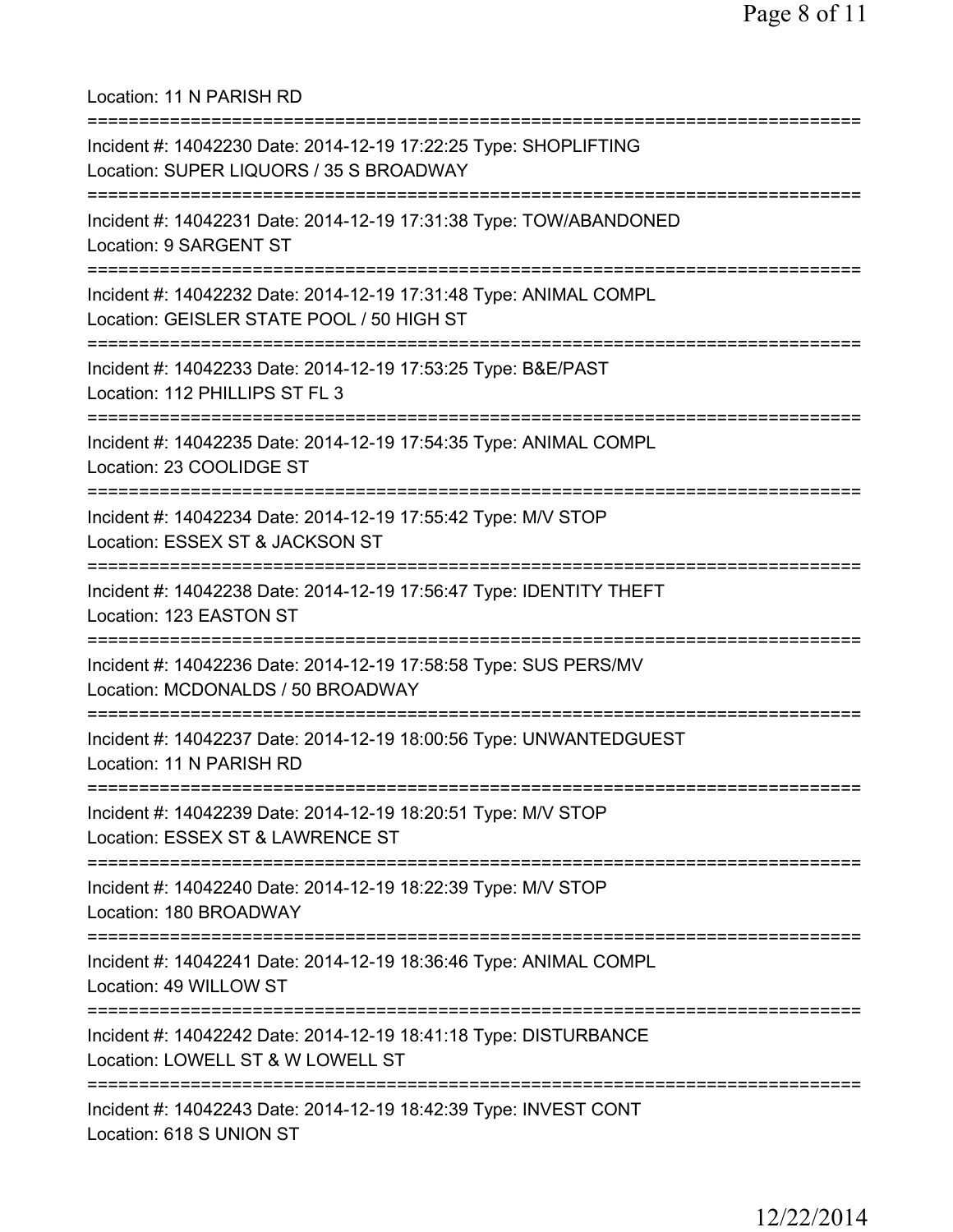| Incident #: 14042244 Date: 2014-12-19 18:46:12 Type: DISORDERLY<br>Location: 625 HOWARD ST                    |
|---------------------------------------------------------------------------------------------------------------|
| Incident #: 14042245 Date: 2014-12-19 18:48:34 Type: DK (DRUNK)<br>Location: RITE AID / 365 ESSEX ST          |
| Incident #: 14042246 Date: 2014-12-19 18:54:26 Type: THREATS<br>Location: 46 PEARL ST                         |
| Incident #: 14042247 Date: 2014-12-19 18:58:38 Type: M/V STOP<br>Location: 448 LOWELL ST                      |
| Incident #: 14042248 Date: 2014-12-19 19:02:24 Type: M/V STOP<br>Location: 205 BROADWAY                       |
| Incident #: 14042249 Date: 2014-12-19 19:11:13 Type: M/V STOP<br>Location: HAMPSHIRE ST & HAVERHILL ST        |
| Incident #: 14042250 Date: 2014-12-19 19:15:05 Type: M/V STOP<br>Location: FRANKLIN ST & HAVERHILL ST         |
| Incident #: 14042251 Date: 2014-12-19 19:31:27 Type: NOTIFICATION<br>Location: 95 WEARE ST                    |
| Incident #: 14042252 Date: 2014-12-19 19:39:25 Type: A&B D/W/ PROG<br>Location: 95 PLEASANT ST                |
| Incident #: 14042253 Date: 2014-12-19 19:45:55 Type: GENERAL SERV<br>Location: RAFAS / 153 LAWRENCE ST        |
| Incident #: 14042254 Date: 2014-12-19 19:48:43 Type: MV/BLOCKING<br>Location: 481 HAMPSHIRE ST #B             |
| Incident #: 14042255 Date: 2014-12-19 20:02:11 Type: BUILDING CHK<br>Location: 50 BROADWAY                    |
| Incident #: 14042256 Date: 2014-12-19 20:18:39 Type: SHOPLIFTING<br>Location: MOONLIGHT READER / 6 S BROADWAY |
| Incident #: 14042257 Date: 2014-12-19 20:28:11 Type: DISTURBANCE<br>Location: 82 BUNKERHILL ST FL 2           |
|                                                                                                               |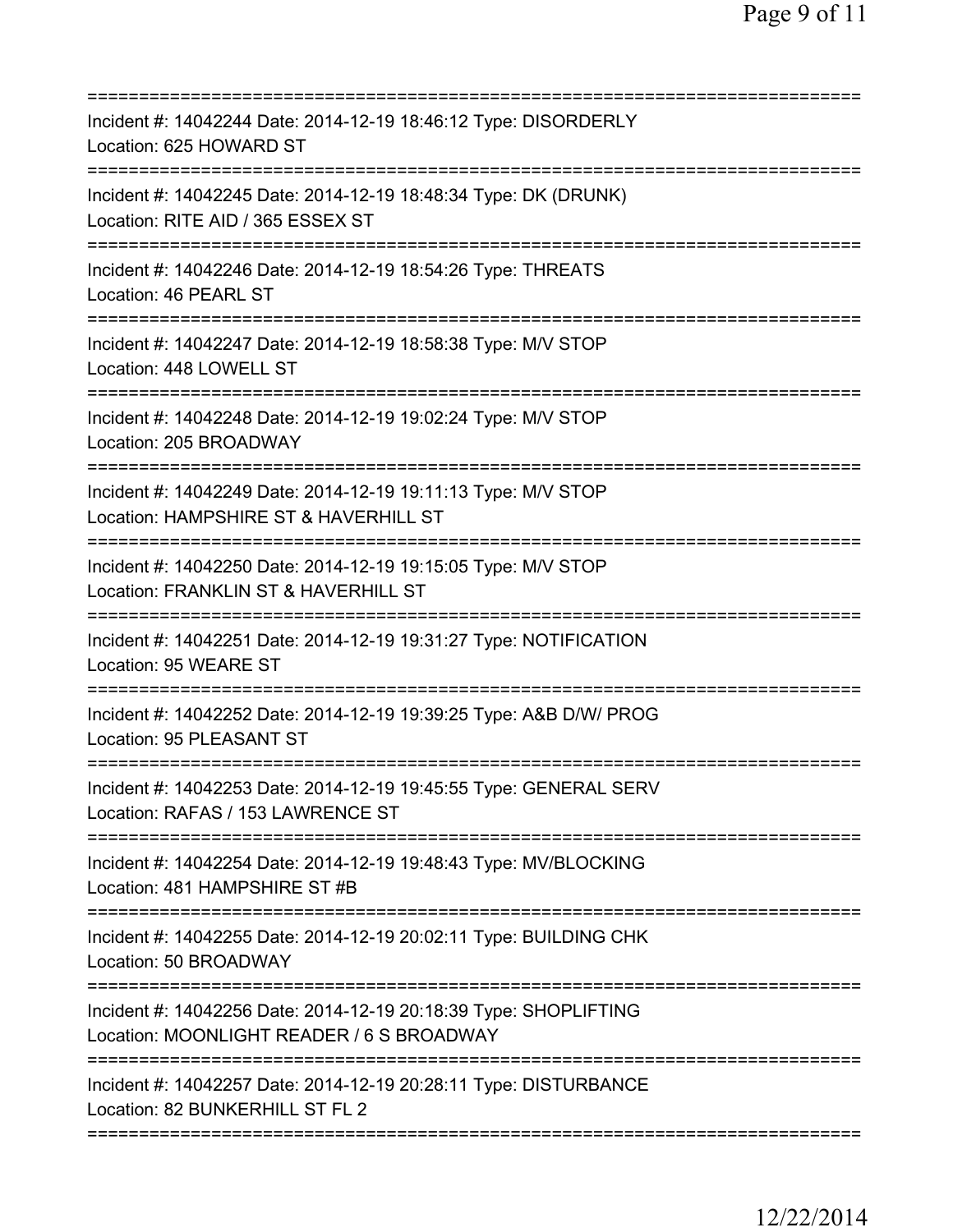| Incident #: 14042258 Date: 2014-12-19 21:05:47 Type: M/V STOP<br><b>Location: FALLS BRIDGE</b>                                                                          |
|-------------------------------------------------------------------------------------------------------------------------------------------------------------------------|
| Incident #: 14042259 Date: 2014-12-19 21:05:47 Type: E911 HANGUP<br>Location: BOSTON MARKET / 435 WINTHROP AV                                                           |
| Incident #: 14042260 Date: 2014-12-19 21:23:41 Type: STOL/MV/PAS<br>Location: 140 N WATER ST                                                                            |
| Incident #: 14042261 Date: 2014-12-19 21:27:21 Type: M/V STOP<br>Location: GRAFTON ST & WINTHROP AV                                                                     |
| Incident #: 14042262 Date: 2014-12-19 21:28:00 Type: NOTIFICATION<br><b>Location: PARK ST</b>                                                                           |
| =====================================<br>Incident #: 14042263 Date: 2014-12-19 21:47:22 Type: M/V STOP<br>Location: BROADWAY & TREMONT ST<br>========================== |
| Incident #: 14042264 Date: 2014-12-19 21:50:49 Type: COURT DOC SERVE<br>Location: 103 UNION ST                                                                          |
| Incident #: 14042265 Date: 2014-12-19 21:57:28 Type: DOMESTIC/PROG<br>Location: 36 TENNEY ST FL 3                                                                       |
| Incident #: 14042266 Date: 2014-12-19 21:59:55 Type: ALARM/BURG<br>Location: LORENZO BUILDING / 599 CANAL ST                                                            |
| Incident #: 14042267 Date: 2014-12-19 22:04:06 Type: EXTRA SURVEIL<br>Location: BROOK STREET PARK CALLBOX / 67 BROOK ST                                                 |
| Incident #: 14042268 Date: 2014-12-19 22:17:01 Type: M/V STOP<br>Location: 58 BUSWELL ST                                                                                |
| Incident #: 14042269 Date: 2014-12-19 22:39:44 Type: ANIMAL COMPL<br>Location: 19 SPRINGFIELD ST FL 2                                                                   |
| Incident #: 14042271 Date: 2014-12-19 22:46:36 Type: DOMESTIC/PAST<br>Location: 1 ARROW TER                                                                             |
| Incident #: 14042270 Date: 2014-12-19 22:49:55 Type: DOMESTIC/PROG<br>Location: 33 MAY ST                                                                               |
| Incident #: 14042272 Date: 2014-12-19 23:10:03 Type: MEDIC SUPPORT                                                                                                      |